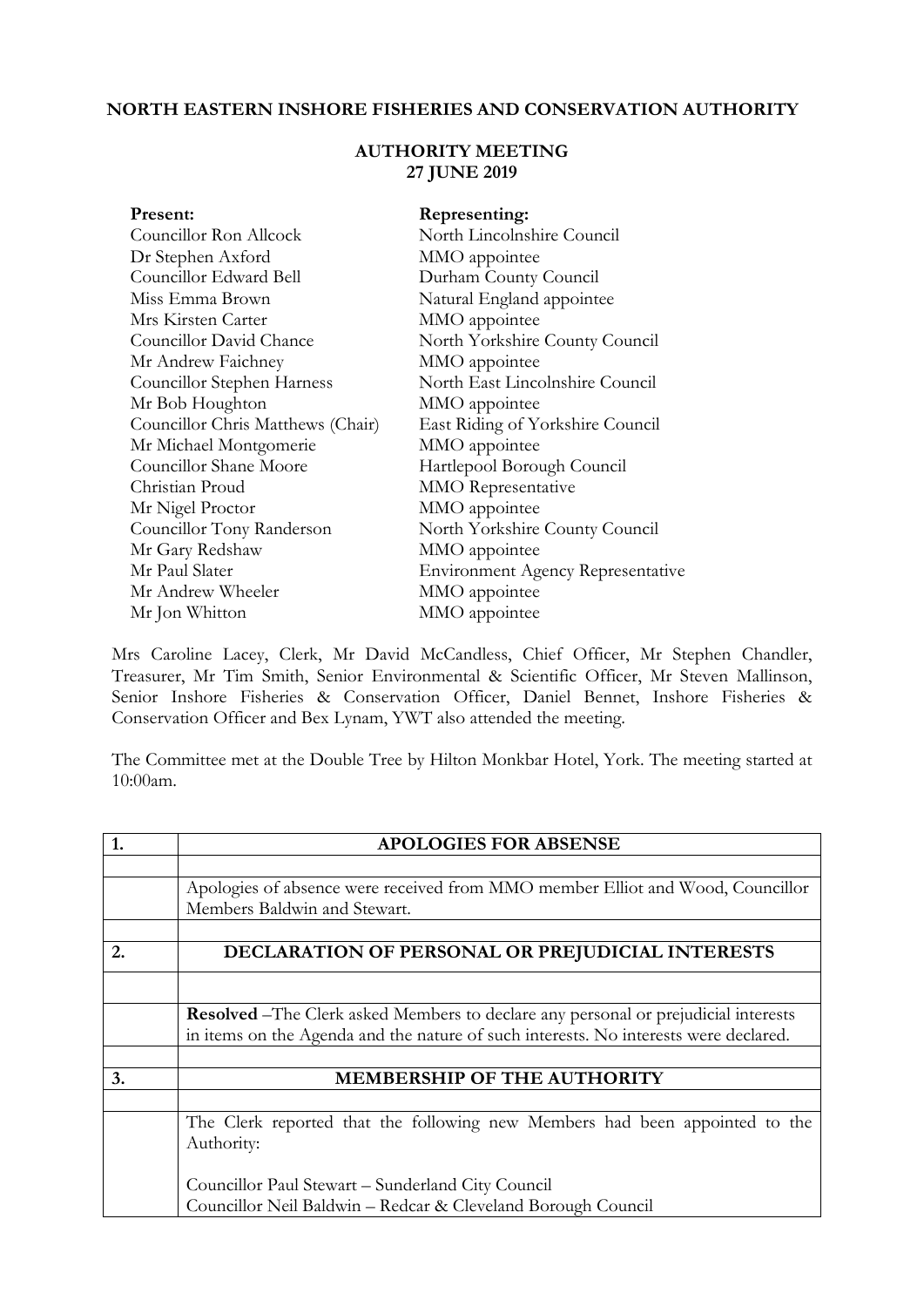|    | Councillor Shane Moore - Hartlepool Borough Council                                                                                                                                                                                                                                                                                                                                 |  |
|----|-------------------------------------------------------------------------------------------------------------------------------------------------------------------------------------------------------------------------------------------------------------------------------------------------------------------------------------------------------------------------------------|--|
|    | Councillor Paul Whitehead - East Riding of Yorkshire Council                                                                                                                                                                                                                                                                                                                        |  |
|    | The Clerk also reported that Mr Philip Macmullen, MMO Appointee had resigned                                                                                                                                                                                                                                                                                                        |  |
|    | from the Authority                                                                                                                                                                                                                                                                                                                                                                  |  |
| 4. | TO ELECT A CHAIRMAN                                                                                                                                                                                                                                                                                                                                                                 |  |
|    |                                                                                                                                                                                                                                                                                                                                                                                     |  |
|    | The Clerk reported that the Authority had received one nomination in writing from<br>Councillor Chris Matthews, East Riding of Yorkshire Council member and asked the<br>Authority if there were any other nominations. There were no further nominations.<br>Councillor Chris Matthews was proposed and seconded and was elected Chairman by<br>a unanimous vote by the Authority. |  |
|    | Resolved - That Councillor Chris Matthews be elected as Chairman for the ensuing<br>year.                                                                                                                                                                                                                                                                                           |  |
|    | TO ELECT A VICE CHAIRMAN                                                                                                                                                                                                                                                                                                                                                            |  |
|    |                                                                                                                                                                                                                                                                                                                                                                                     |  |
|    | The Clerk reported that the authority had received one nomination in writing from Dr<br>Stephen Axford, MMO Appointee, and asked the Authority if there were any other<br>nominations. There were no further nominations. Dr Stephen Axford was elected<br>Vice Chairman by a unanimous vote by the Authority.                                                                      |  |
|    | Resolved - That Dr Steven Axford be elected Vice-Chairman for the ensuring year.                                                                                                                                                                                                                                                                                                    |  |
|    |                                                                                                                                                                                                                                                                                                                                                                                     |  |
|    |                                                                                                                                                                                                                                                                                                                                                                                     |  |
|    | TO APPOINT AN EXECUTIVE COMMITTEE                                                                                                                                                                                                                                                                                                                                                   |  |
|    |                                                                                                                                                                                                                                                                                                                                                                                     |  |
| 5. | Resolved-<br>That the Chairman, Vice-Chairman<br>Councillors Bell, Randerson and Allcock<br>Mrs Kirsten Carter, Mr Nigel Proctor, Mr Gary Redshaw and Professor Mike Elliott<br>be appointed for the ensuing year.                                                                                                                                                                  |  |
| 6. | TO CONFIRM MEMBERSHIP OF STANDARDS COMMITTEE                                                                                                                                                                                                                                                                                                                                        |  |
|    | Resolved - That Councillors Bell, Randerson and Clerk be appointed for the ensuing<br>year.                                                                                                                                                                                                                                                                                         |  |
| 7. | TO CONFIRM MEMBSHIP OF THE SCIENCE ADVISORY GROUP                                                                                                                                                                                                                                                                                                                                   |  |
|    | Resolved - That Chair, Vice-Chairman<br>Mrs Kirsten Carter, Mr John Whitton, Mr Robert Houghton, Professor Mike Elliott,<br>Mr Michael Montgomerie, Mr Nigel Proctor and representatives from the Marine<br>Management Organisation, Natural England and the Environment Agency be<br>appointed for the ensuing year.                                                               |  |
| 8. | TO APPOINT REPRESENTATIVES TO SERVE AND REPORT<br><b>QUARTERLY</b>                                                                                                                                                                                                                                                                                                                  |  |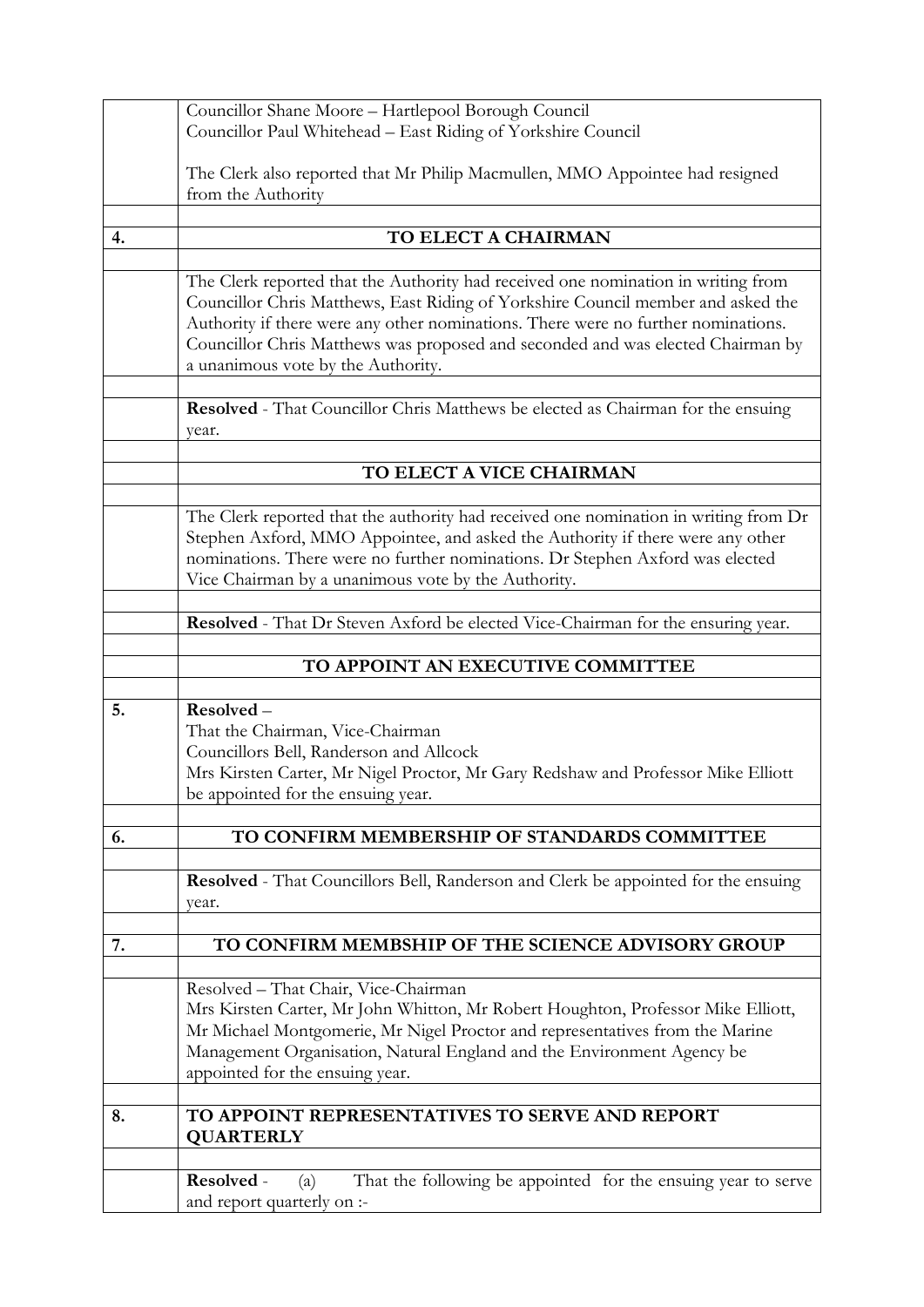|     | Flamborough Harbour Commissioners (2 representatives):<br><b>Councillor Chris Matthews</b><br>Mr Bob Houghton<br><b>Staithes Harbour Board (4 representatives)</b><br>Councillor David Chance<br>Mr Steven Mallinson<br>Mr Jon Whitton<br>Mr Richard Pennall                                                                           |
|-----|----------------------------------------------------------------------------------------------------------------------------------------------------------------------------------------------------------------------------------------------------------------------------------------------------------------------------------------|
|     | The Chief Officer informed members that there had been some communications with<br>the Staithes Harbour Board, and they had recognised the difficulty in appointing 4<br>representatives from the Authority, so they had suggested appointing an external<br>representative, Mr Richard Pennall, members supported the recommendation. |
|     | That the following be appointed for the ensuing year to attend meetings of:<br>(b)                                                                                                                                                                                                                                                     |
|     | The Association of Inshore Fisheries & Conservation Authorities Forum (3<br>representatives):                                                                                                                                                                                                                                          |
|     | Chairman/(the Vice-Chairman to substitute when the Chairman is unable<br>to attend)<br>Clerk or Deputy Clerk<br>Chief IFC Officer                                                                                                                                                                                                      |
|     | That it be noted that the Chief IFC Officer was a Director of The Association of<br>(c)<br>Inshore Fisheries & Conservation Authorities.                                                                                                                                                                                               |
| 9.  | MINUTES OF THE AUTHORITY MEETING HELD ON 06 DECEMBER<br>2019                                                                                                                                                                                                                                                                           |
|     | <b>Resolved</b> – That the minutes of the Quarterly meeting held on 06 December 2019 be<br>approved as a correct record and signed by the Chair.                                                                                                                                                                                       |
| 10. | <b>MINUTES OF THE EXECUTIVE MEETING HELD ON 14 MARCH 2019</b>                                                                                                                                                                                                                                                                          |
|     | <b>Resolved</b> – That the minutes of the Executive meeting held on 14 March 2019 be<br>approved as a correct record and signed by the Chair.                                                                                                                                                                                          |
| 11. | <b>NEIFCA FINANCIAL OUTURN</b>                                                                                                                                                                                                                                                                                                         |
|     | The Treasurer of the Authority presented a report of the Annual Accounts for<br>NEIFCA for the year ended 2018-19. The report provided the income and<br>expenditure account, detailed balance sheet and position on reserve accounts.                                                                                                 |
|     | Resolved -<br>a) That the Statement of Accounts were approved as presented<br>b) That Members Approved the Outturn position                                                                                                                                                                                                            |
|     |                                                                                                                                                                                                                                                                                                                                        |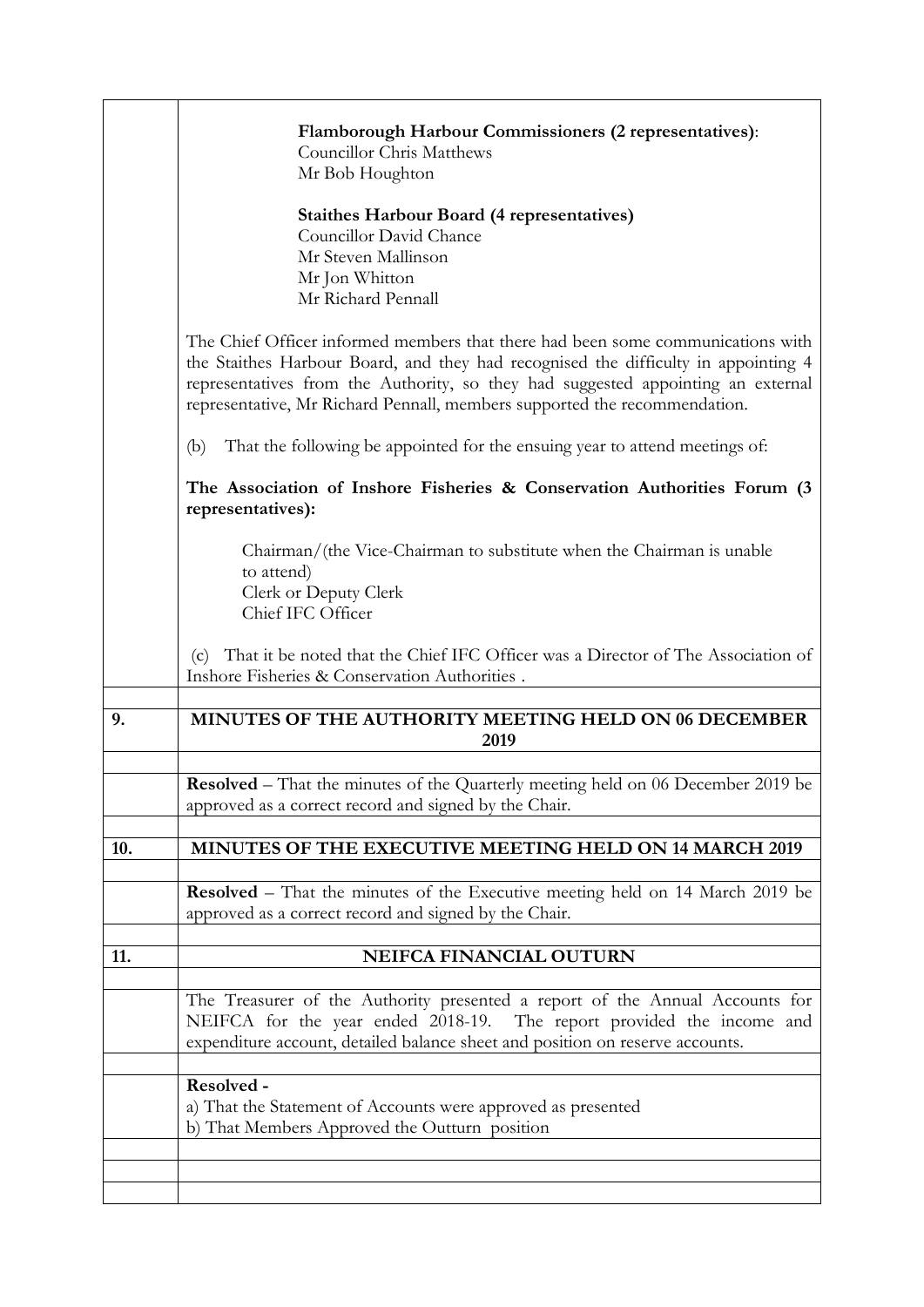| 12. | MANAGEMENT OF SCALLOP DREDGING 2019/2020                                                                                                                                                                                                                                                                                                                                                                                                                                                                                                                                         |
|-----|----------------------------------------------------------------------------------------------------------------------------------------------------------------------------------------------------------------------------------------------------------------------------------------------------------------------------------------------------------------------------------------------------------------------------------------------------------------------------------------------------------------------------------------------------------------------------------|
|     |                                                                                                                                                                                                                                                                                                                                                                                                                                                                                                                                                                                  |
|     | The Chief Officer presented a report to support consideration of recommendations<br>for the 2019/2020 fishery. A detailed background was included in the report for<br>members information. Members also discussed the overall environmental impact on<br>the ground now that activity was increasing amongst the 3 permitted vessels and<br>agreed that a longer term strategy was essential.                                                                                                                                                                                   |
|     | <b>Resolved</b> $-$ (a) That members note the report.                                                                                                                                                                                                                                                                                                                                                                                                                                                                                                                            |
|     | (b) Members support the recommendations of the Science Advisory Group that the<br>2019/2020 fishery be re-opened for a maximum of three vessels (on the same basis as<br>the 2016/2017 fishery) to enable the capture of four years comparative data and the<br>development of a long term strategy for the fishery.<br>(c) All members be invited to the September meeting of the Science Advisory Group<br>to consider the supporting survey work.                                                                                                                             |
| 13. | MANAGEMENT OF PERMITTED INTERTIDAL SEA BASS FISHERY<br>2019/2020                                                                                                                                                                                                                                                                                                                                                                                                                                                                                                                 |
|     |                                                                                                                                                                                                                                                                                                                                                                                                                                                                                                                                                                                  |
|     | The Chief Officer presented a report to update members on the current situation<br>surrounding the issuing of intertidal fixed netting permits to target sea bass and<br>ongoing legislative conflict with European Fisheries legislation. A detailed background<br>was included in the report for member's information. Given the continuing conflict<br>with the European legislation, prohibiting the commercial fishing for sea bass from<br>the shore, the Chief Officer recommended to members that no intertidal sea bass<br>permits are issued for the 2019/2020 season. |
|     | <b>Resolved</b> $-$ (a) That Members note the report.                                                                                                                                                                                                                                                                                                                                                                                                                                                                                                                            |
|     | (b) That Members endorse the recommendation that, given the continuation of the<br>European ban on commercial sea bass fishing from the shore, no intertidal permits are<br>issued for the forthcoming 2019/2020 season.<br>(c) That the situation surrounding intertidal permits remains under review with a<br>further report presented at the next meeting of the Authority in December 2019.                                                                                                                                                                                 |
| 14. | <b>NEIFCA DRAFT ANNUAL REPORT 2018/2019</b>                                                                                                                                                                                                                                                                                                                                                                                                                                                                                                                                      |
|     |                                                                                                                                                                                                                                                                                                                                                                                                                                                                                                                                                                                  |
|     | The Chief Officer apologised to members as the draft Annual Report covering the<br>period 2018/2019 was not available, the Chief Officer assured members that a copy<br>would be circulated for comment as soon as it had been received back from print and<br>design.                                                                                                                                                                                                                                                                                                           |
|     | <b>Resolved</b> – That the report be noted.                                                                                                                                                                                                                                                                                                                                                                                                                                                                                                                                      |
|     |                                                                                                                                                                                                                                                                                                                                                                                                                                                                                                                                                                                  |
| 15. | <b>SCIENCE ADVISORY GROUP UPDATE</b>                                                                                                                                                                                                                                                                                                                                                                                                                                                                                                                                             |
|     | The Chief Officer presented a report to update members on considerations and<br>recommendations emanating from the most recent meetings of the Science Advisory<br>Group (SAG) held on 14 March 2019. At the meeting members considered the<br>following items. The annual research report and a supplementary 'State of the<br>Fisheries' report were attached for members information:<br>NEIFCA 5 year strategic research plan<br>NEIFCA annual research programme 2019/2020                                                                                                  |